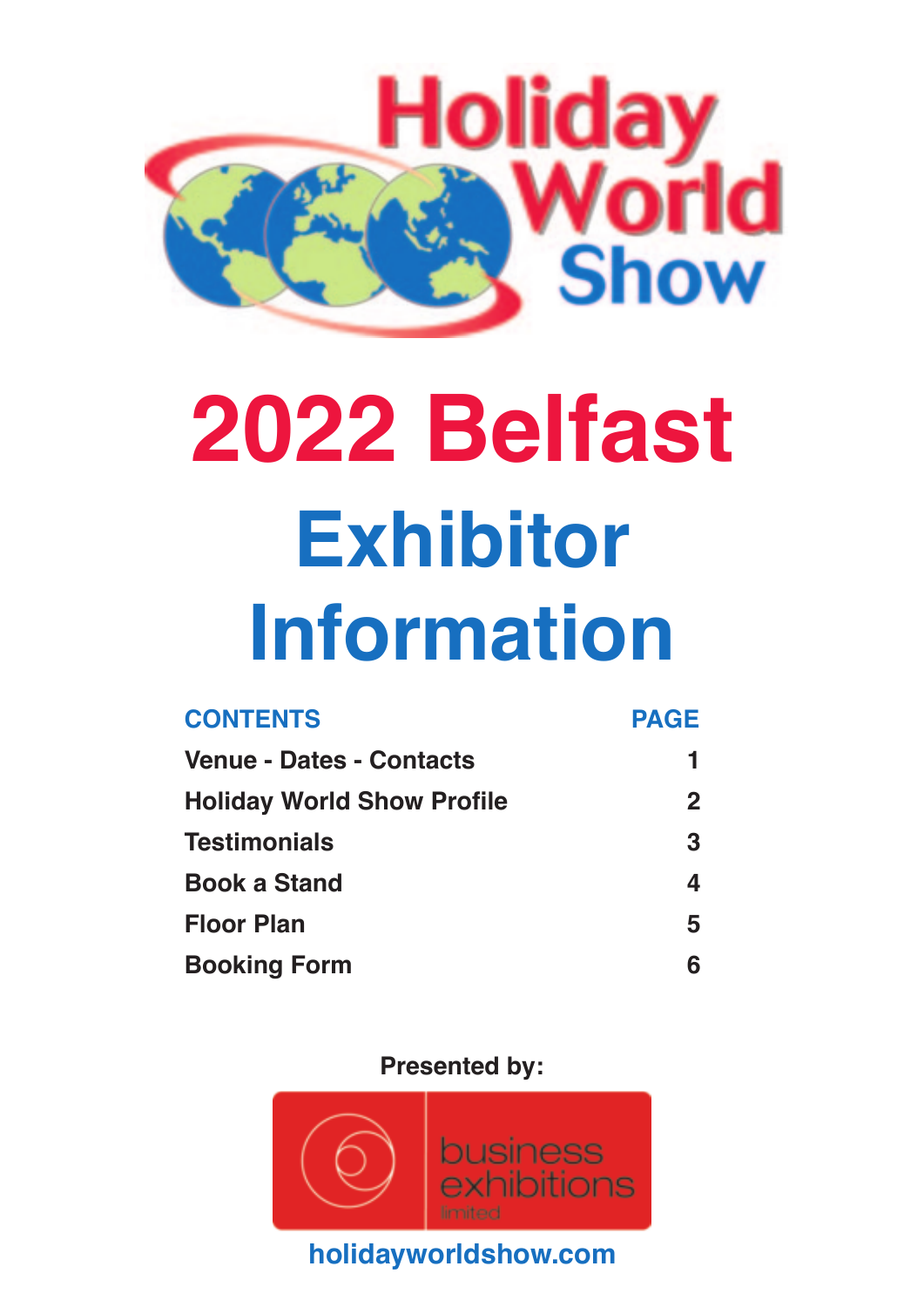#### **Venue - Dates - Contacts**



| <b>VENUE</b> |  |
|--------------|--|
|--------------|--|

**[Titanic Exhibition Centre](http://www.holidayworldshow.com)  17 Queen's Road, Titanic Quarter Belfast BT3 9DU Northern Ireland t: +44 (0)28 9076 6386 titanicexhibitioncentre.com**

#### **DATE AND TIMES**

**Friday March 11 12.30pm- 5.30pm Trade and Public Saturday March 12 11.00am - 5.30pm Trade and Public Sunday March 13 11.00am - 5.30pm Trade and Public**

#### **CONTACTS**

**Maureen Ledwith - Sales Director t: +353 (0)1 291 3700 e: maureen@bizex.ie** 

**Paulette Moran - Sales Manager t: +353 (0)1 291 3702 e: paulette@bizex.ie**

#### **ORGANISERS**

**Business Exhibitions (NI) Limited 59 Rathfarnham Road Terenure Dublin D6W AK70 Ireland t: +353 (0)1 295 7418**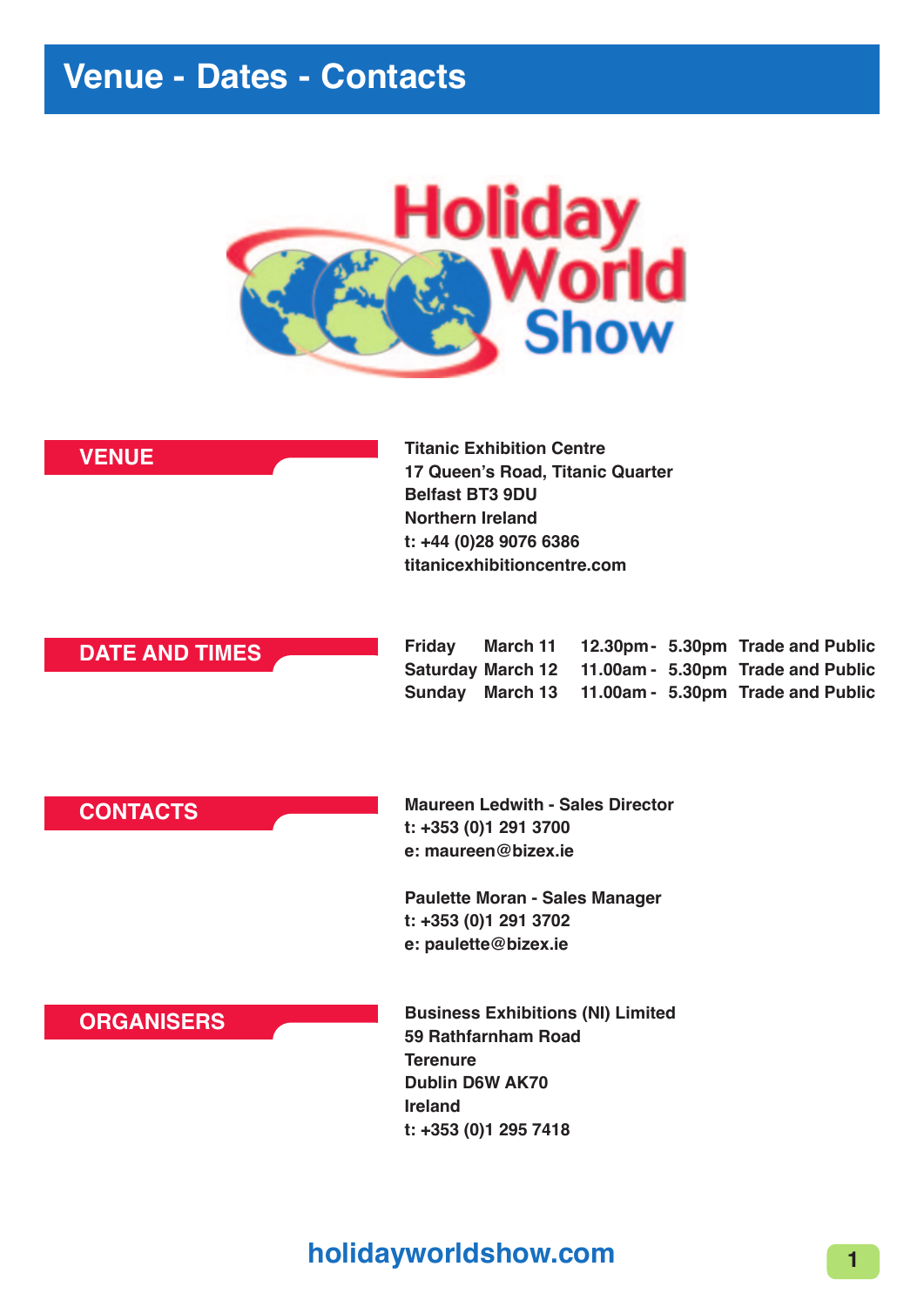#### **Belfast Holiday World Show Profile**

## **Visitor Profile**

## **Who you'll meet in Belfast**

#### **REASONS FOR VISITING HOLIDAY WORLD (%)**

| ิค |
|----|
| 20 |
| 12 |
| 11 |
| 51 |
|    |

| • Male   | 43 |
|----------|----|
| • Female | 57 |

| <b>NUMBER OF TRIPS ABROAD</b><br><b>PER YEAR</b> | (% ) |
|--------------------------------------------------|------|
| $\cdot$ One                                      | 23   |
| $\cdot$ Two - Three                              | 64   |
| • Four or more                                   | 13   |

| <b>AGE PROFILE OF VISITOR</b> | (%) |
|-------------------------------|-----|
| $\cdot$ 18 - 24               | 6   |
| $\cdot$ 25 - 34               | 16  |
| $\cdot$ 35 - 44               | 32  |
| $\cdot$ 45 - 54               | 22  |
| $\cdot$ 55 - 64               | 18  |
| • 65 or over                  |     |

#### **LIKELY DESTINATIONS TO VISIT (%)**

| • Europe (inc. UK & ROI) | 42 |
|--------------------------|----|
| • Middle East            |    |
| • Africa                 | З  |
| • Asia                   |    |
| • Caribbean              | 4  |
| • America                | 26 |
| • Somewhere else         |    |
| • Nowhere                |    |

## **Exhibitor Profile**

- Adventure Travel
- Airlines
- Airports
- Camping Caravan & Motorhomes
- Car Rental Companies
- Coach Tours
- Escorted Tours
- Ferries
- Golf
- Health Tourism
- Home Holidays
- Hotels
- International Camping Sites
- Luxury Travel
- Ocean and River Cruise Companies
- Over 55's Holidays
- Overseas Property
- Rail Holidays
- Regional and National Tourist Organisations
- Theme & Leisure Parks
- Tourist Attractions
- Travel Accessories
- Travel Agents/ Tour Operators
- Travel Related Services
- Weddings & Honeymoons

## **Promotion**

• The Show will benefit from a focused advertising, PR and promotional campaign using radio, press, direct mail, social media and targeted ticket promotions to drive awareness and attendance.

| <b>Exhibitors</b> |
|-------------------|
| 410               |
|                   |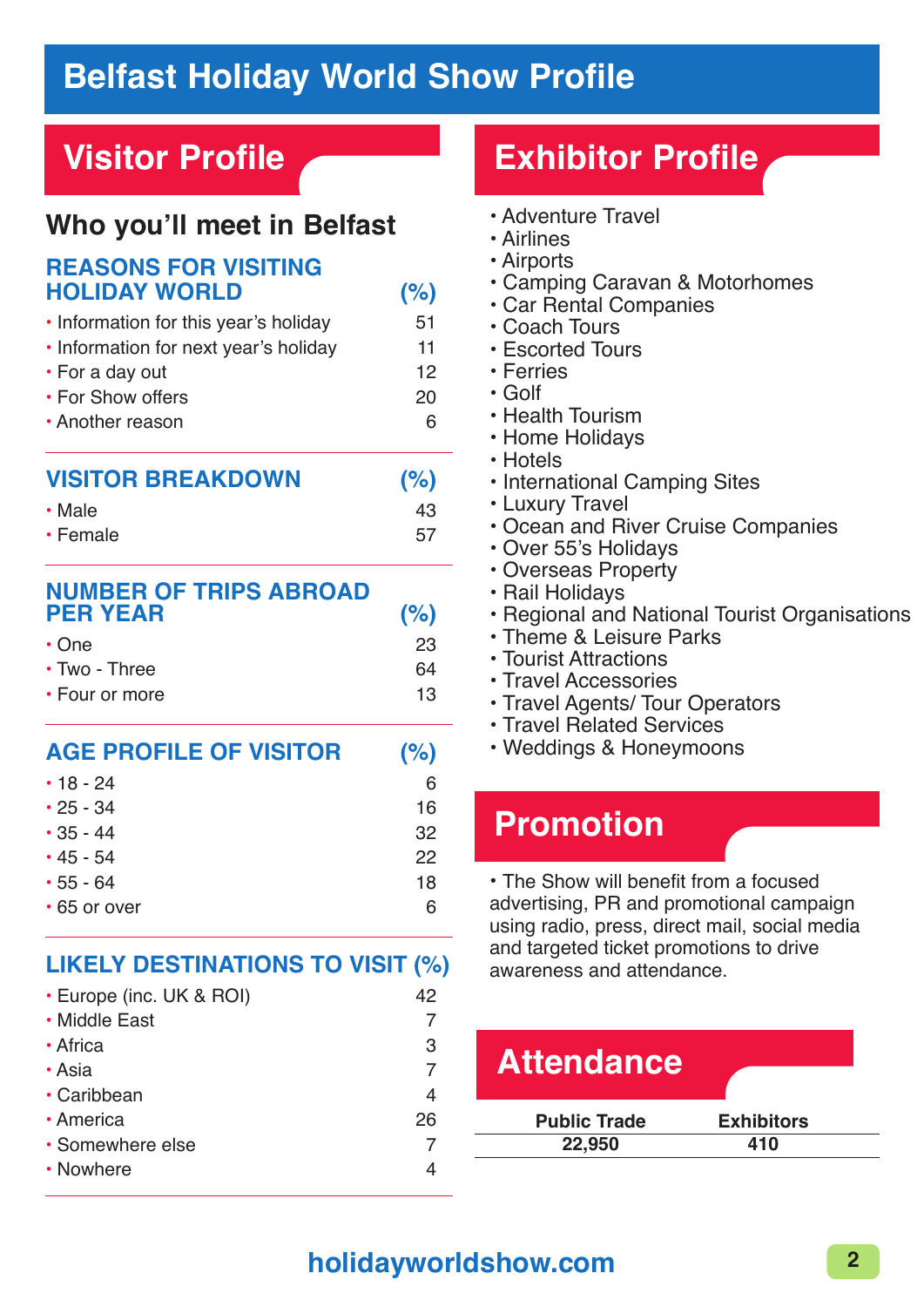

#### **The Gleneagle Group**

Exhibiting at The Holiday World Show allows us to connect and meet our customers face to face. Holiday World give us a great platform for this.

**Sean McDermott** 

#### **NAR Ltd**

The Show offers a good opportunity for introducing our product to the consumer.

**Peter Mackness** 

#### **JMG**

Great opportunity to meet New Clients.

**Tom Maher** 

#### **Exodus Travels**

Spoke to many people who have never heard of Exodus, inspiring people to try an adventure holiday.

#### **Ian Langford**

#### **Go-Pods**

This has been Go-Pods first appearance in NI and we could not have asked for a better service from the Holiday World Team. We'll definitely be back next year – bigger and better.

#### **Taylor Palmer**

#### **Jamacia Tourist Board**

The Holiday World Show in Belfast was well organised and the quality of enquiries and bookings from the event was worth our participation.

#### **Shenika Bennett**

#### **Castel Camping La Garangeoir**

We got more contacts than last year. **Anne de Kerautem** 

#### **Silversea**

Very well done – Good quality of people. **Amanda Middler** 

#### **Mayo County Council**

The Holiday World Show presents a great opportunity to raise and showcase our County/Destination. The Show also presents opportunities in the areas of PR, networking and engaging with media and tour operators.

**Anna Connor** 

#### **Air Canada**

Great Sales & Marketing tool to meet with the Northern Irish Public who are very interested in travel.

**Blaithin O'Donnell** 

#### **Tunisian National Tourist Office**

Over the years, The Holiday World Show never lost momentum, must stress one thing, the Organisers assistance to the Exhibitors is second to none.

#### **Moncef Battikh**

Good Show, full of Families.

**Stefano Sale** 

#### **Wendy Wu**

**Vilanova Park** 

Excellent as always  $-$  A must do for any company looking to sell in Northern Ireland.

**John Booty** 

#### **China Travel Service & Information**

The Event was well promoted by local Media. It is very useful to have the opportunity to meet New Customers. It was a very useful to meet Business Partners too.

**Ting Li**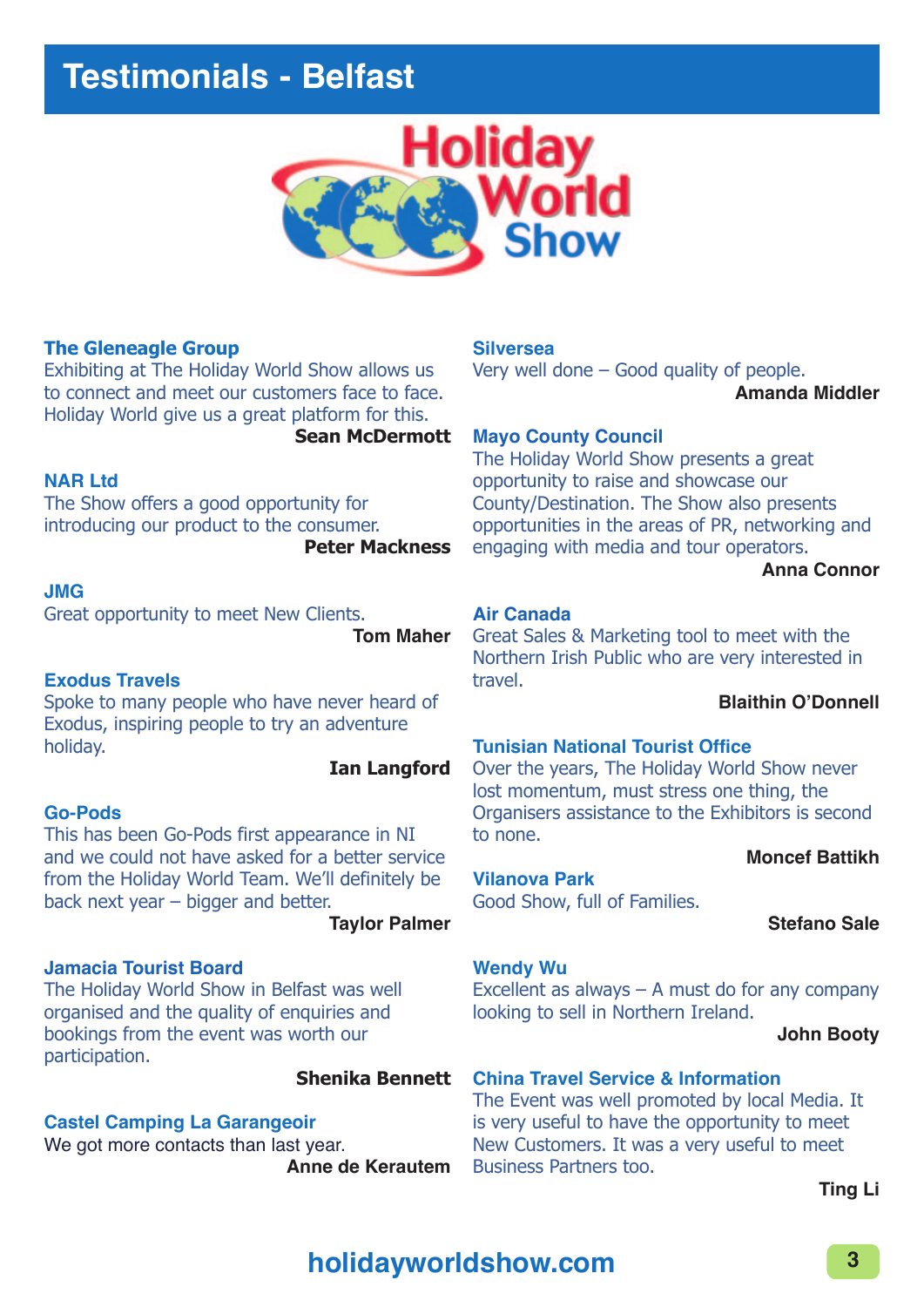#### **Book a Stand - Belfast**

#### **SHELL SCHEME PACKAGE**

#### **£269 + 20% VAT per square metre includes**

- Divider Walls, 2.5 metres high
- One 150 watt Spotlight per 6 square metres (minimum 2 Spotlights)
- Carpet
- Facia Name Panel
- Night Security
- Stand Cleaning
- Catalogue Entry for each Brand
- Services of Press Office

#### **SPACE ONLY**

#### **£229 + 20% VAT per square metre includes**

- Carpet
- Night Security
- Stand Cleaning
- Catalogue Entry for each Brand
- Services of Press Office

**Maximum height 2.5 metres without Organisers approval.** 

#### **STAND PRICE POINTS**

| <b>Stand Size</b> | <b>Space Only</b> | <b>Shell Scheme</b> |
|-------------------|-------------------|---------------------|
| <b>Metres</b>     | <b>Option</b>     | <b>Option</b>       |
| $2 \times 2 = 4$  | £916              | £1,076              |
| $3x^2 = 6$        | £1,374            | £1,614              |
| $3 \times 3 = 9$  | £2,061            | £2,421              |
| $4 \times 3 = 12$ | £2,748            | £3,228              |
| $5 \times 3 = 15$ | £3,435            | £4,035              |

Costs exclude VAT @ 20%

#### **PANELS FIXING EXHIBITS**

The use of nails, screws, staples etc. are not permitted to the standard shell scheme panels. When fixing exhibits to the panels use two part velcro, bluetack or double sided sticky pads.

#### **BROCHURE STORAGE**

We have a dedicated Brochure Area in the venue. Please note that brochures and stand equipment must not be delivered to the venue before Wednesday March 9th 2022.

The address label should contain: Holiday World Show, Titanic Exhibition Centre, 20 Queen's Road, Belfast BT3 9DU Northern Ireland, your company name, contact name and Stand Number.

#### **BUILD UP AND DISMANTLING**

#### **BUILD UP**

#### **Shell Scheme Exhibitors:**

| 12.00pm - 9.00pm             | Wednesday | 9 March  |  |  |  |  |  |
|------------------------------|-----------|----------|--|--|--|--|--|
| 8.00am - 9.00pm              | Thursday  | 10 March |  |  |  |  |  |
| <b>Space Only Exhibitor:</b> |           |          |  |  |  |  |  |
| 8.00am - 9.00pm              | Wednesday | 9 March  |  |  |  |  |  |
| 8.00am - 9.00pm              | Thursday  | 10 March |  |  |  |  |  |
| <b>DISMANTLE</b>             |           |          |  |  |  |  |  |
| 6.00pm - 10.00pm             | Sunday    | 13 March |  |  |  |  |  |
| 8.00am - 2.00pm              | Monday    | 14 March |  |  |  |  |  |
|                              |           |          |  |  |  |  |  |

#### **CONTRACTORS**

#### **SHELL & ELECTRICAL CONTRACTORS**

ECS Limited t: +353 (0)45 409 420 e: info@ecs.ie Contact: Manus Curran

#### **FURNITURE CONTRACTORS**

Business Exhibitions Limited t: +353 (0)1 291 3706 m: +353 (0)87 255 1675 e: shane@bizex.ie Contact: Shane Hourican

#### **EXHIBITOR BADGE/ CAR PARK PASS**

On arrival at The Titanic Exhibition Centre please call to the Exhibition Organiser's Office and collect your Exhibitor Badges and Car Park Pass.

#### **PUBLIC RELATIONS CONSULTANTS**

**FUTURE IMAGE LIMITED** 36 Donegal Park Avenue

Belfast BT15 4FJ t: +44 (0)28 9042 3314 e: rhamilton@futureimage.co.uk Contact: Rosemary Hamilton

#### **COMPETITION PRIZES**

Part of the publicity campaign will involve a series of competitions and special promotions for which we will be offering 'FREE HOLIDAYS' as prizes. We invite your participation in this scheme as it will increase your visibility and overall presence at the Show.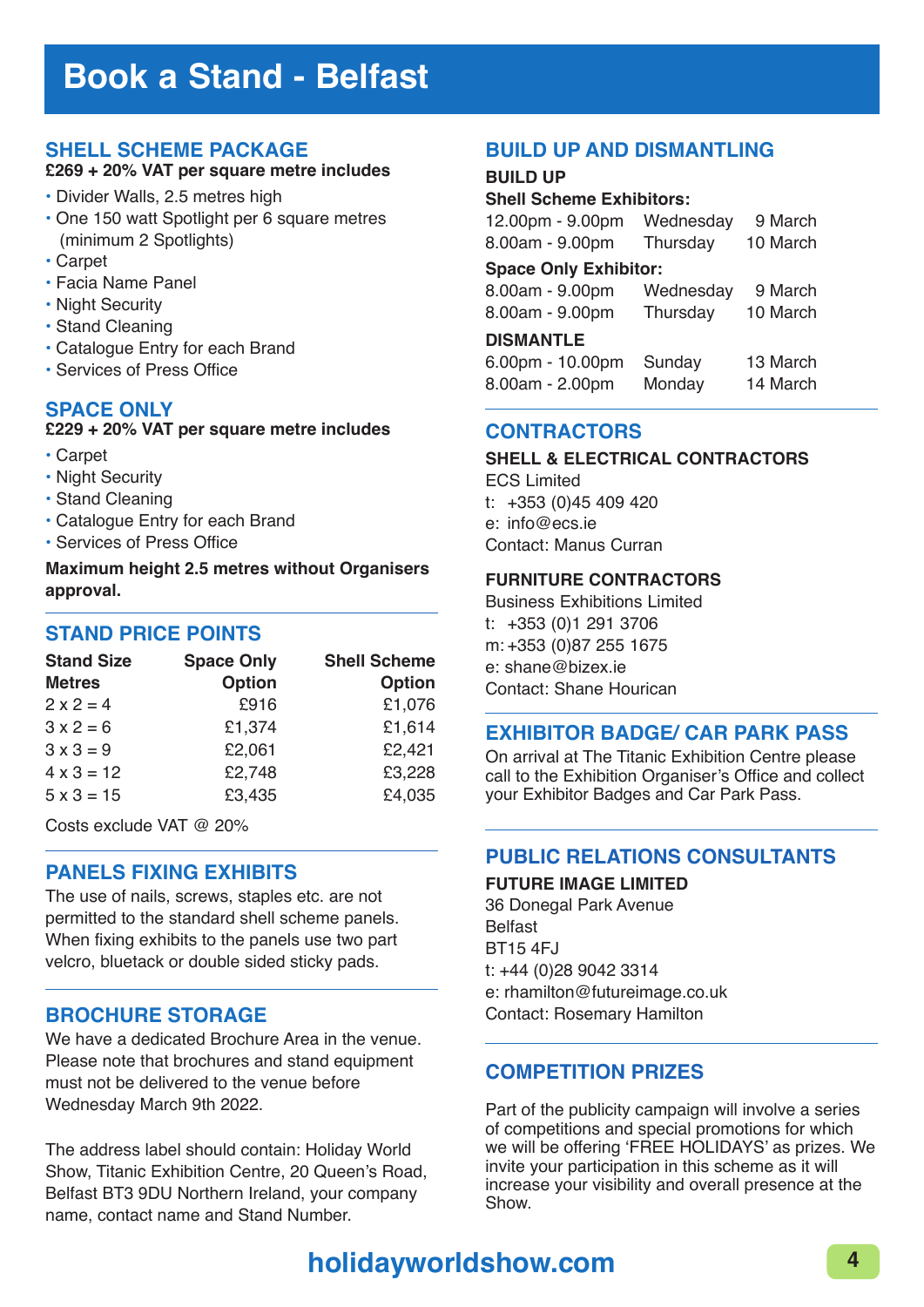## **Floor Plan - Belfast**